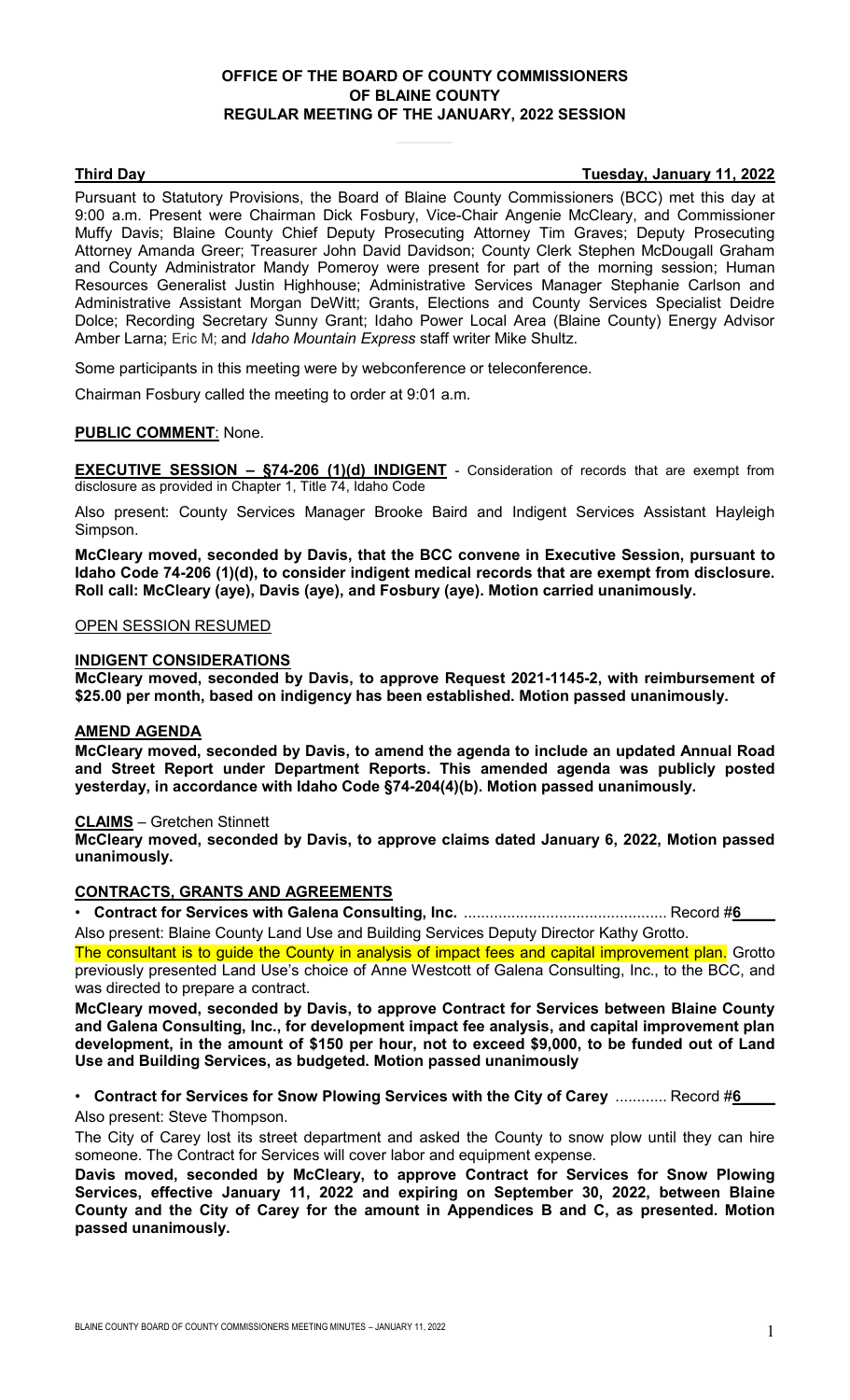## **COUNTY DEPARTMENT REPORTS**

## **Administrative Services** - Stephanie Carlson

## • **Social Media Terms of Use**

Administrative Services Manager Stephanie Carlson proposed a policy for users of Blaine County's social media platforms. The policy provides information on how to make a public records request; and provides the County with guidelines to remove an inappropriate post.

## **McCleary moved, seconded by Davis, to approve a Social Media Terms of Use Policy for Blaine County, as presented, effective today, January 11, 2022. Motion passed unanimously.**

## **County Clerk** – Stephen McDougall Graham

## • **New Team Member**

Clerk McDougall Graham introduced the BCC to Deidre Dolce, Grants/Elections/County Services Specialist.

## • **Amended Road and Street Report**

ITD contacted the County Clerk about a potential discrepancy in state revenue line item on the Annual Road and Street Report. HP308 supplemental funding of \$573,386.33 was put into the Capital Trust Fund, and not included on the report. The original report was filed according to state statute. The incorrect report will be published tomorrow; and a corrected report has been submitted for republishing next week.

## **McCleary moved, seconded by Davis, to approve the amended FY2021 Annual Road and Street Report. Motion passed unanimously.**

## **County Administrator** - Mandy Pomeroy

- Interviews for Chief Public Defender were completed, and Human Resources is making an offer.
- Colorado Gulch Bridge project Staff and the Wood River Land Trust are finalizing the proposal for BCC consideration; and waiting to hear from FEMA on funding the side channel river restoration.
- The BCC reviewed the proposed ARPA Funding Request form a couple weeks ago. The Treasury Department has made a final ruling on use of ARPA funds, so the form is being reviewed by the County Clerk and Administrative Services to be sure the County is in line with federal regulations. Once the form is complete, Administrative Services will prepare a press release to inform County officials and the public on what qualifies for ARPA funding, and how to request it.
- New Blaine County Commissioner Muffy Davis is meeting with County elected officials and department heads in the next few weeks.
- The BCC can elect to use the entire remaining amount of ARPA funds for government services; or set aside a portion for community use.

## **COVID-19 Update**

The Commissioners reported on COVID-related issues and committees they were involved in:

- **Blaine County COVID-19 Internal Policies** The CDC revised their quarantine requirement to five days, but the County chose to retain the original 10-day requirement. A number of employees reported they had COVID, and were out of office last week and this week.
- McCleary said the State has not been tracking home tests; or out-of-state visitors, and second homeowners may be counted if they put their residence as Blaine County. State test results are very behind in reporting current positive numbers to counties.
- **Covid-19 Mayor's Meeting** Local cities are extending their mask policies; but a lot of people are not complying with mask mandates. Ketchum has a report center for mask violations.

## **BOARD OF COMMISSIONERS DEPARTMENT REPORTS**

The BCC reported on issues and committees they were involved in:

**Seasonal Restrictions Meeting** – McCleary said the County, cities of Hailey and Bellevue, Blaine County Recreation District, Idaho Fish and Game, Wood River Land Trust, and BLM recently entered into a Memorandum of Understanding to cooperatively consider and implement seasonal restrictions to reduce conflicts between wildlife and recreationists. Representatives of the MOU are meeting regularly to assess current conditions and consider closures.

The group decided to close the area by Quigley Canyon and behind Cutters, and an area in Bellevue to dogs uphill.

- The group also put educational signs to not go in those areas if they see wildlife; and also signs asking people to report where they've seen wildlife, so the wildlife can be tracked. Administrative Services Manager Stephanie Carlson worked with Senior GIS Analyst Kelly Green on a system for wildlife organizations to use this information.
- Fosbury said monthly or periodic high-altitude survey drones would tell F&G where the animals were and track their movements. Idaho Fish and Game is concerned drones would be distracting to wildlife.

**District Interoperability Governance Board (DIGB)** will need a representative from Blaine County to replace retiring Commissioner Jacob Greenberg. Commissioner Davis indicated her willingness to fill the vacancy.

**Blaine County Housing Authority** – About half the rooms in the Lift Tower Lodge are vacant, due to various reasons. Fosbury is working with the City of Ketchum to see if they can make the units habitable for people who need temporary housing.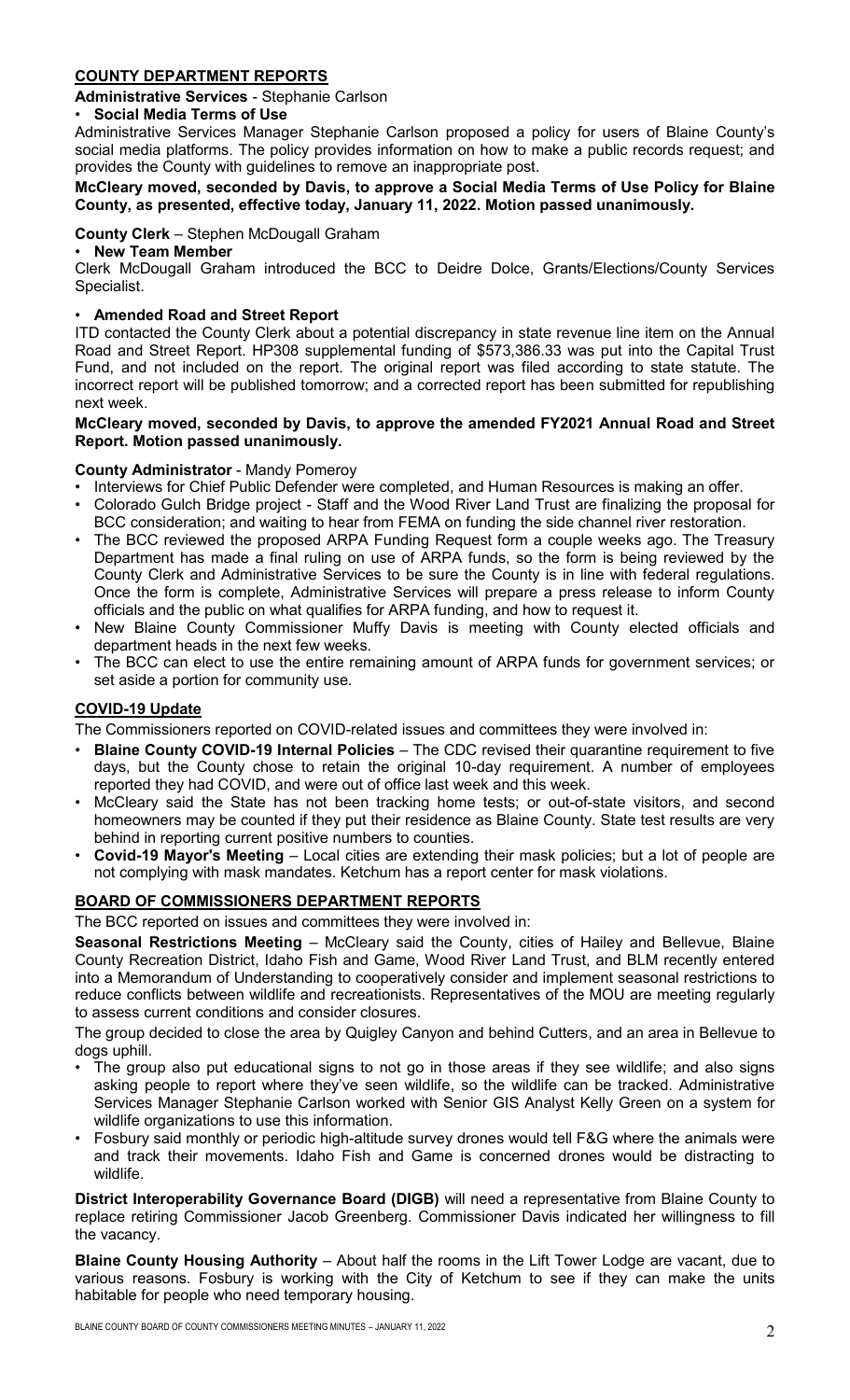**Housing** - Fosbury met with Land Use Planner Allison Kennedy to see if any County-owned miscellaneous platted lots could be used for housing. ARCH Community Housing has grant funds to develop local single family housing, and first priority can be given to County employees.

**Senior Connection Department of Commerce** - County Clerk Stephen McDougall Graham said the Senior Connection's Meals on Wheels van to be purchased with a Department of Commerce Community Development Block Grant was more expensive than anticipated, so the Senior Connection asked the Commerce for additional funds to make up the difference. Commerce approved the request, and has asked the County to amend the contract, to be approved by the BCC at their next meeting.

## **CONSENT CALENDAR**

## • **Junior College Certificate of Residency forms**

College of Southern Idaho, Fall 2021 - Spring 2022: Jeff Emerick; and Jamie Nordstrom. College of Southern Idaho, Spring 2022: Courtney Bowman; and Michael Wright.

**McCleary moved, seconded by Davis, to approve the Commissioners' Consent Calendar for January 11, 2022. Motion passed unanimously.**

## **McCleary moved, seconded by Davis, to convene as the Blaine County Ambulance Board. Motion passed unanimously.**

## **BLAINE COUNTY AMBULANCE DISTRICT**

#### • **Final Strategic Plan Presentation**

Also present: Wood River Fire Protection District dba Wood River Fire and Rescue Commissioner Jay Bailet; Wood River Fire and Rescue Chief Ron Bateman; WRFR Firefighters/Paramedics/EMTs: Trey Knox, Kelly White, Rika Pere, Eli McNees, Erin Griffith, Jacob Chaney; Wood River Fire & Rescue Operations Chief Bass Sears; WRFR Squad Leader EMT/Firefighter David Schames, WRFR EMT/Firefighters Sara Gress and Eric Mathieu; WRFR/SVFD/KFD firefighter/EMT Colleen Quindlen; North Blaine County Fire District Chief and Sun Valley Fire Department Assistant Chief Rich Bauer; Carey Rural Fire Chief Richard Kimball; WRFR Captain FF/EMT / Local 4923 Wood River Fire Fighters President Mike Huntsman; Sun Valley Mayor Peter Hendricks and City Administrator Walt Femling; and Wood River Fire and Rescue Captain Firefighter/Paramedic retired Ron Taylor.

Last April, 2021, the Ambulance District convened an Advisory Committee, and Blaine County Fire Chiefs chose a consultant, AP Triton, to undertake the development of a strategic plan. AP Triton collected data, talked to service providers and the Dispatch Center, and sent out community and stakeholder surveys; and held a community work session to present the survey results and solicit additional input.

County Administrator Mandy Pomeroy said this Strategic Plan is the culmination of that work. It is meant to be a living document. Stakeholders will hold a meeting in February to review the Strategic Plan in depth, followed by a session with emergency service chiefs and contract holders, with the end result including setting a policy for the Ambulance District Reserve Fund balance.

WRFR Operations Chief Bass Sears suggested the BCC allow about 18 months to implement a new Records Management System (RMS). He said most systems are built to standards, and data from RMS should be consistent, although it would probably be easier for the Medical Director if all data is on the same RMS system.

WRFPD Commissioner Jay Bailet and WRFR Chief Ron Bateman agreed that the South of Bellevue and Hailey stations should have two full-time staff, with an ambulance in each location. This required hiring a fourth person, which WRFPD authorized on a temporary basis through the end of 2019, and extended through the end of 2020, using funds from Capital Reserve. This arrangement reduced the response to Bellevue from 10 minutes to four minutes, and allowed them to respond to concurrent calls when necessary. Bailet said WRFR has used 20% of their Capital Reserve, and can't continue to do this without additional funding from the Ambulance District. Bailet said the majority of their calls are for an ambulance.

WRFR Firefighter/EMT Captain Mike Huntsman, 17-year WRFR full-time firefighter, and Local 4923 Wood River Fire Fighters President, representing full-time firefighters for WRFPD, said WRFR has seen huge increases in call volume. They used to get one concurrent call a month, and now get them every other day. He and Chief Bateman have been trying to figure out how the Union can help the District keep their staffing and provide two ambulances at all times, including to outlying areas like East and West Magic. They no longer have enough paid on-call firefighters to rely on them for backfill.

WRFR retired Captain Ron Taylor said the Strategic Plan doesn't include the request for immediate funding to continue the current temporary staffing level.

County Clerk Stephen McDougall Graham said the County Clerk was not an official budget officer for the independent political subdivision of the Blaine County Ambulance District, but County Attorney Tim Graves felt confident that the County Clerk's duties could provide similar roles for the Ambulance District. McDougall Graham requested two weeks to review and analyze the Strategic Plan and report to the BCC.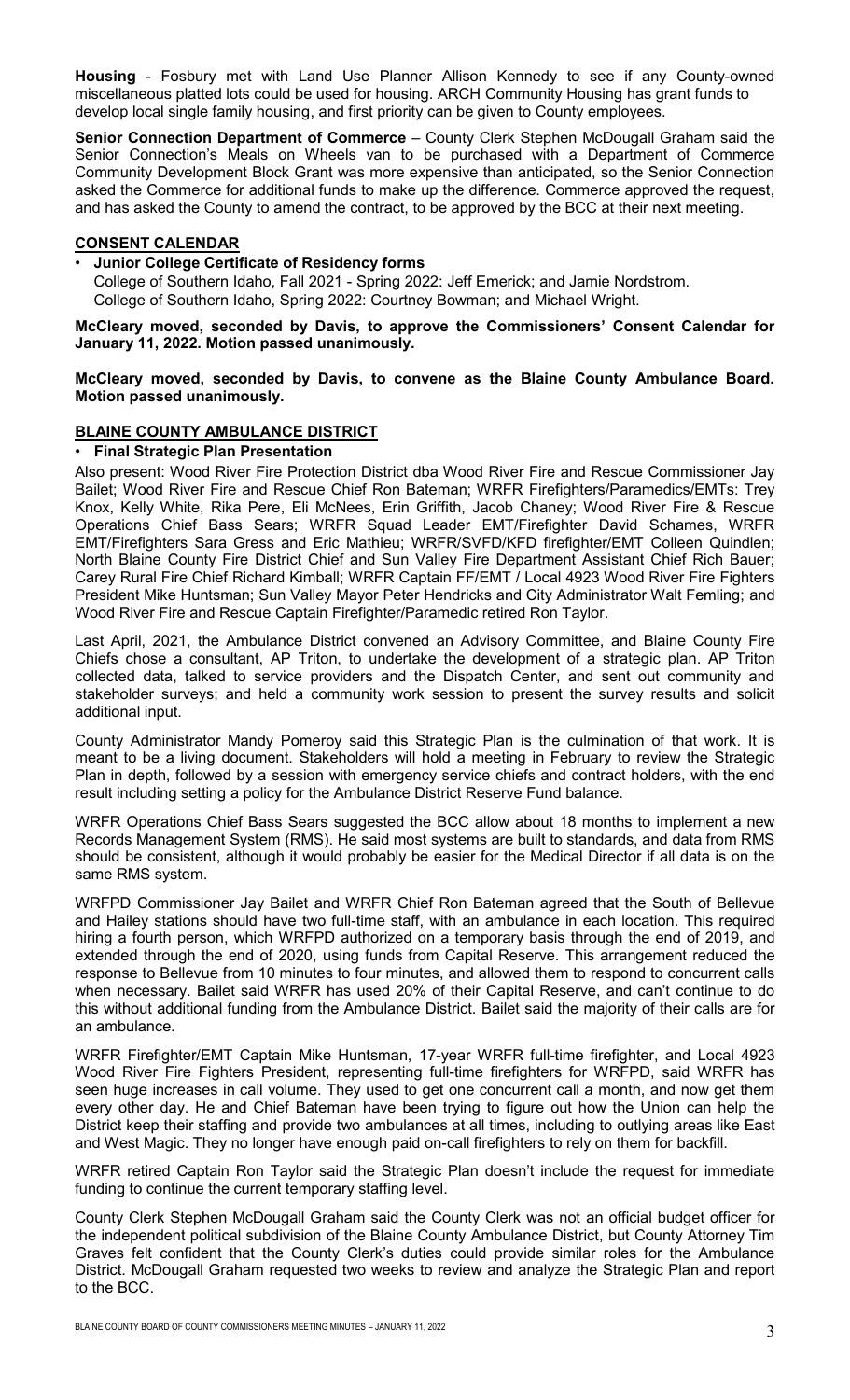• Linda Haavik, Hailey taxpayer and community member in one of the groups that assisted AP Triton develop the strategic plan, said community involvement was impressive. Haavik said the Ambulance District should have a Mission Statement and Strategic Plan, and this was a great start.

## **McCleary moved, seconded by Davis, to adopt Blaine County Ambulance District Strategic Plan Needs Assessment Analysis. Motion passed unanimously.**

#### • **Wood River Fire FY2022 Budget Request Update**

Wood River Fire and Rescue Chief Ron Bateman said there were long wait times for an ambulance when there were concurrent calls. Chief Bateman reiterated that WRFP District authorized temporary full-time paramedic/firefighters to provide the two WRFR stations with full-time emergency service staff in March, 2020; but, without Ambulance District financial support going forward, the pilot program would have to end on April 1.

Chief Bateman said average fully-loaded compensation of his nine full-time firefighters/EMT/medics is \$113,000. The Contract for Services and Emergency Medic Services Agreement with Blaine County provides a driver/operator and medic for the first call for service, 24/7. Chief Bateman said WRFP District should hire two additional full-time medics/EMTs for FY2022, which would provide Advanced Life Support transport-capable service to Bellevue and Hailey 80% of the time.

Chief Bateman said he'd requested \$359,212 in April 2021 for FY2022, and that amount, plus 3% increase per year, would be the approximate number he expected to request in upcoming years. Chief Deputy County Clerk Leslie Londos said the Strategic Plan developed by AP Triton included \$350,000 for contractors; but stressed there needs to be an analysis to determine if WRFR's \$359,212 request is sustainable.

Pomeroy said the approximate \$841,000 budgeted for Capital Improvement was to address any need arising from the Strategic Plan recommendations.

McCleary did not want to reduce the current ambulance service. Davis said WRFR provides a great service.

Fosbury said the BCC provided a contingency budget because they didn't know what the Strategic Plan would suggest. He agreed the WRFR staff should remain fully employed and the stations fully staffed. He suggested funding WRFR to keep their current staffing at Stations 1 and 3. Bailet said the WRFP District commissioners already budgeted \$120,000 for this year.

#### **Davis moved, seconded by McCleary, to reconvene as Blaine County Board of Commissioners. Motion passed unanimously.**

## **BREAK**

#### **LAND USE and BUILDING SERVICES**

# • **Findings of Fact: Bell Ranch Subdivision**

Also present: Blaine County Land Use and Building Services Director Tom Bergin and Land Use Planner Allison Kennedy.

**McCleary moved, seconded by Davis, to approve Findings of Fact, Conclusions of Law and Decision regarding an application of David Garst, Trustee Bell Ranch Trust DTD, to subdivide 154.14 acres into eight lot cluster development to be named Bell Ranch Subdivision, as amended in today's hearing. Motion passed unanimously.**

#### • **Reappointment of Planning & Zoning Commission Members: Martin and Fallowfield**

Blaine County Land Use and Building Services Director Tom Bergin and Deputy Director Kathy Grotto said both appointees had been constructive and valuable contributors to the P&Z Commission, and expressed interest in continuing on the P&Z Commission.

**McCleary moved, seconded by Davis, to reappoint Rachel Martin and Robert Fallowfield to the Blaine County Planning and Zoning Commission for three year terms, to expire on January 31, 2025. Motion passed unanimously.**

**EXECUTIVE SESSION - Idaho Code §74-206 (1)(f) - Idaho Department of Water Resources - East Fork Tributary Application Protest; Idaho Code §74-206 (1)(a) - Planning & Zoning Commission Member Interview; and Idaho Code Section 74-206(1)(b) - Evaluation, Dismissal or Disciplining of Employees.**

**McCleary moved, seconded by Davis, pursuant to Idaho Code 74-206(1)(f) Idaho Department of Water Resources East Fork Tributary application protest; also for Idaho Code 74-206(1)(a), Planning and Zoning Commission member interview; and also for Idaho Code 74-206(1)(c) evaluation or disciplining of an employee. Roll call McCleary (aye), Davis (aye), and Fosbury (aye). Motion passed unanimously.**